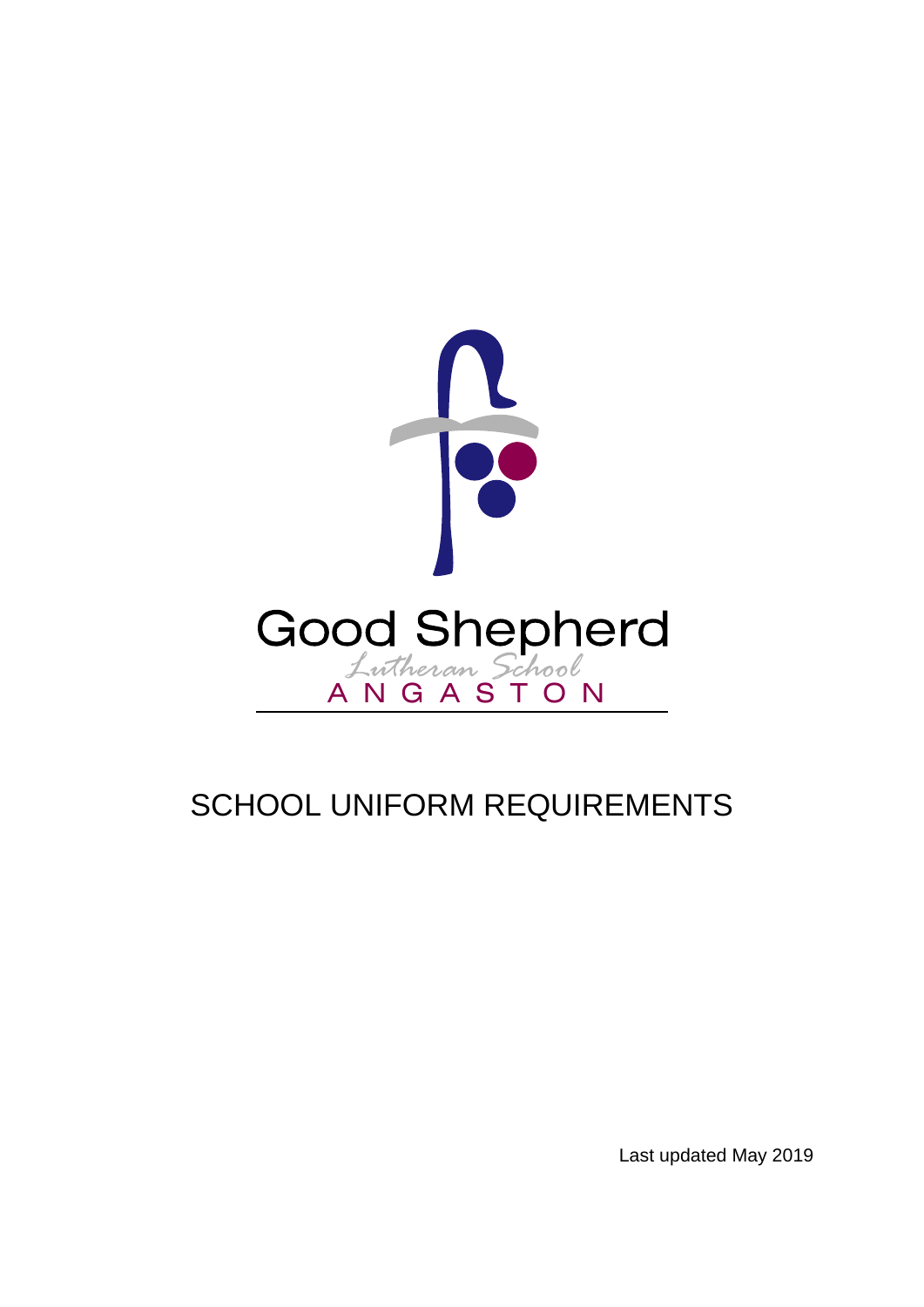# SCHOOL UNIFORM REQUIREMENTS

Good Shepherd Lutheran Primary School has a formal school uniform and a sports uniform.

We believe the uniform:

- encourages students to take pride in their appearance,
- that it eliminates competition in what students wear,
- and that it is the most economical way to outfit students for their school life.

In accepting enrolment families are stating their intention to comply with the uniform requirements.

We acknowledge that individual students have differing needs, as such our uniform provides options to cater for these needs.

Students are to wear normal school uniform to and from school each day. Teachers will advise parents and students when they are required to wear sports uniform (Three days per week).

We expect students to wear the correct uniform whenever they are under the care of the school and to maintain a neat and tidy appearance at such times. If students spend time somewhere (i.e. shopping etc.) before going home, and stay in their uniform, they are expected to wear the complete uniform neatly until they reach home.

Any student who has come to school on a particular day without some item of the uniform, should have a note signed by a parent, explaining the reason. In such cases it is the parent's responsibility to rectify the problem as soon as possible. In a very small number of cases, there may be a medical reason for children not being able to comply with the requirements set down in the uniform policy. In such cases, the permission of the Principal shall be obtained for an exemption from wearing a particular item prior to parents taking alternative action.

During the cooler weather jacket/coats may be worn to and from school and at recess and lunch times when students are outside. We request that where possible these coats are predominantly navy. Because we have adequate heating in classrooms, these items are not to be worn while students are inside the school buildings.

We trust that students and parents will assist us and work with us as we seek to foster neatness and pride in the personal appearance of students at Good Shepherd.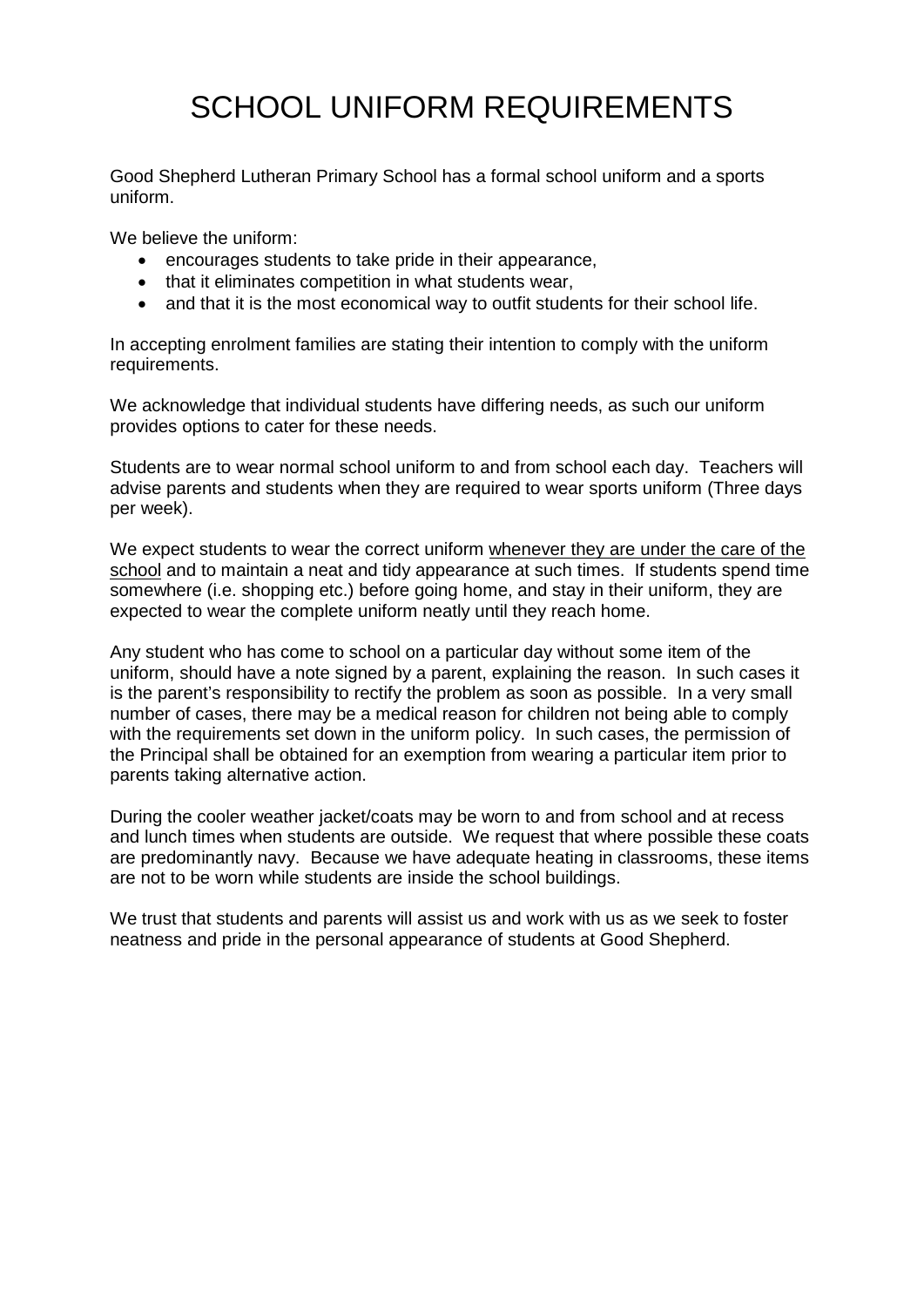#### **SCHOOL BAG**

School bags with the school logo are an optional item and are available from our school Uniform Shop.

## **JEWELLERY & COSMETICS**

No cosmetics are to be worn to school (This includes nail polish) In regard to jewellery, students may wear: -

- a watch of reasonable size and appearance
- a light chain with a small cross, around their neck
- a maximum of one (1) plain stud or sleeper (small) in the lower lobe of each ear.

Please note that chains with any emblems or items other than a cross, are not permitted, nor are any rings, bangles or bracelets or adornments of different material.

## **HAIR**

In general hairstyles for both boys and girls should be neat, clean & tidy and not extreme or designed to draw attention to the student. The following guidelines have been determined to implement this:

Students with hair shoulder length or longer are expected to always have it all tied back (just with a headband is not acceptable). No hair may fall in front of face when student is working.

No student should have hair hanging over their eyes or their face at any time. Short hair (or above shoulder length) is to be tied or clipped back off the face with plain colour clips which blend with the hair, or with bands or ribbons in the school colours (i.e. navy, white or maroon bands or ribbons)

For a short all-over cut the minimum acceptable length is that of a number two (2) cut. Hair colour is not to be changed so that it is noticeably different to the natural colour. All hair accessories are to be navy, white or maroon.

## **FORMAL SHOES**

Black leather school shoes are to be worn by boys and girls all year. The shoes must be of a plain style that can be polished with shoe polish, hence suede or patent leather are not acceptable. These are not to be a fashion shoe. Plain black leather sneakers or boots that can be polished are also acceptable.

Warm weather Option (not to be worn when official uniform is required) Brown or blue school sandal.

Socks are not to be worn with sandals.

Please note: If you are unsure of suitable styles please ask at the Uniform Shop or check with the Principal.

## **HATS**

Hats are navy wide brimmed or legionnaires with logo. Available from the uniform shop. Hats are to be worn in accordance with the school Sun Smart Policy.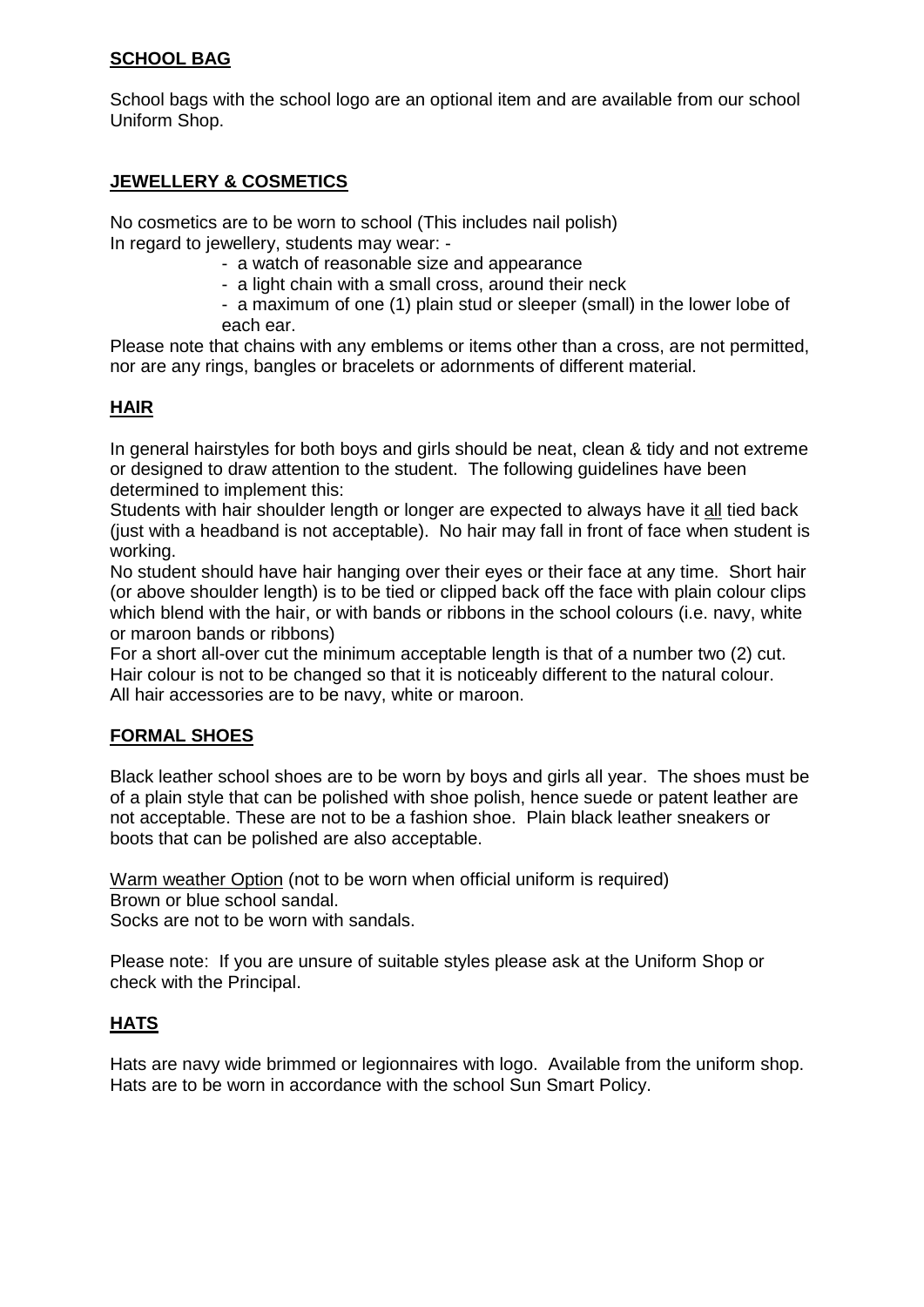# **STAGE ONE UNIFORM (Foundation- Year 2)**

#### **Students can choose from the following options throughout the year for their comfort.**

#### **GIRLS FORMAL**

• Girl's blue check summer dress- available from the Uniform Shop. We require girls to wear navy or black sports briefs or bike shorts under their dress. White socks are to be worn with black school shoes (no visible logos on socks).

Or

• Girl's navy formal shorts to be worn with a blue short sleeve school shirt- both available from the Uniform Shop. White socks with no visible logos and black school shoes to be worn.

Or

• Pleated navy, maroon and blue check winter pinafore, with a blue short or long sleeve school shirt, both available from the Uniform Shop. Navy tights or navy knee high socks with no visible logos. To be worn with black school shoes. We require girls to wear navy/black sports briefs or bike shorts under their pinafore if wearing socks.

Or

- Girl's navy formal pants to be worn with a blue short or long sleeve school shirtboth available from the Uniform Shop. Navy socks (no visible logos) with black school shoes are to be worn.
- 'V' neck maroon jumper with school logo embroidered on it (must be worn for official school functions). To be purchased from Uniform Shop
- School Hat Navy with white school logo printed on it (a choice of a Legionnaire or slouch style). To be purchased from Uniform Shop.

## **Optional Items**

- Brown/Blue sandals (see section on shoes/sandals)
- Sky blue crew neck, long sleeve top to be worn under long sleeve shirt for extra warmth.
- Beanie embroidered with school logo- available from the Uniform Shop.

## **BOYS FORMAL**

• Boy's navy shorts and blue short sleeve school shirt– both available from the Uniform Shop. To be worn with navy socks (no visible logos) and black school shoes.

Or

- Boy's long navy trousers with blue short or long sleeve school shirt- both available from the Uniform Shop. To be worn with navy socks (no visible logos) and black school shoes.
- 'V' neck maroon jumper with school logo embroidered on it (must be worn for official school functions). To be purchased from Uniform Shop.
- School Hat Navy with white school logo printed on it (a choice of a Legionnaire or slouch style). To be purchased from Uniform Shop.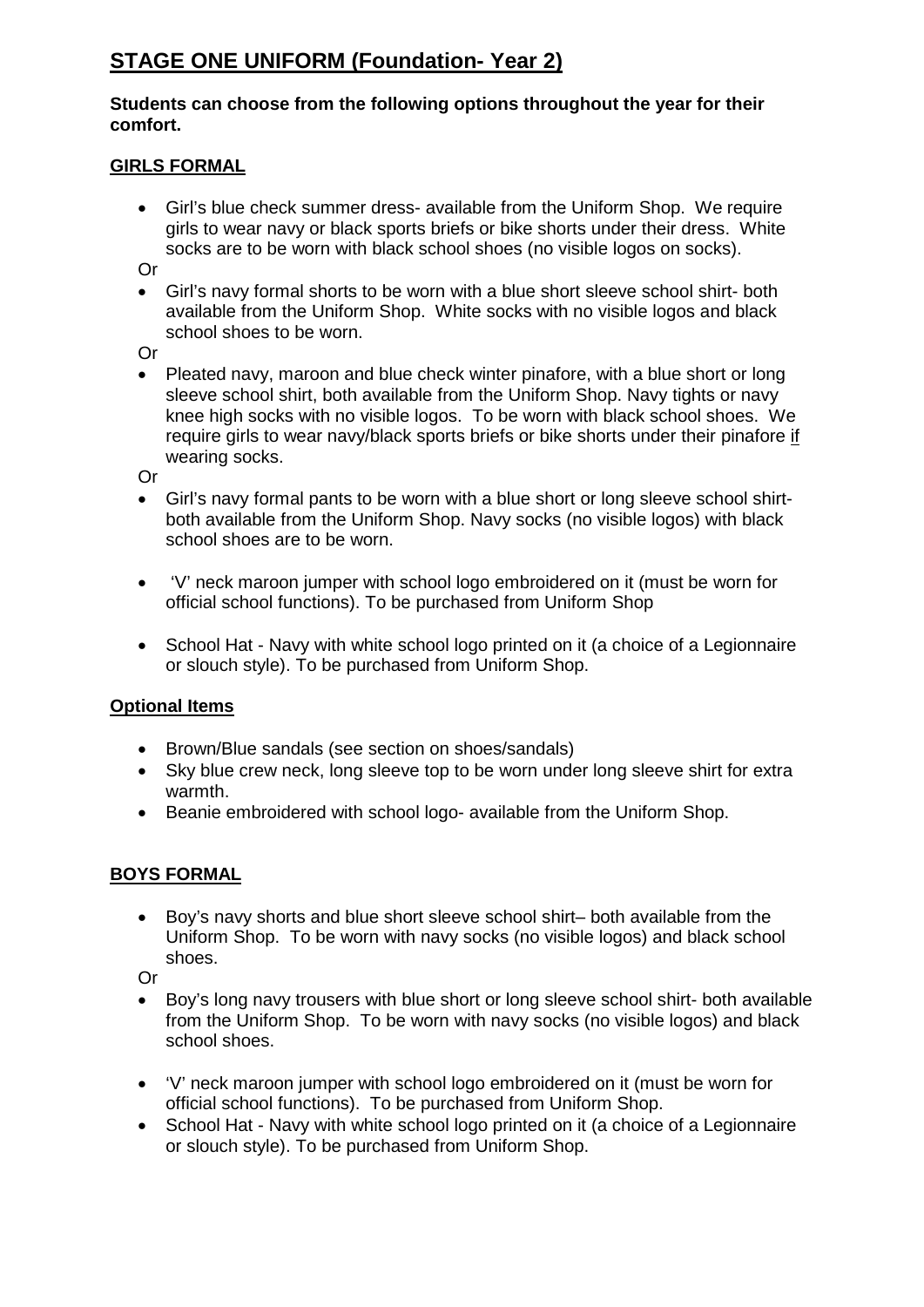# **Optional Items**

- Brown/Blue sandals (see section on shoes/sandals)
- Sky blue crew neck, long sleeve top can be worn under long sleeve shirt for extra warmth.
- Beanie embroidered with school logo- available from the Uniform Shop.

# **UNISEX SPORTS UNIFORM**

- Maroon Polo shirt with white collar and navy and white stripes on sleevesavailable from the Uniform Shop.
- Navy sports shorts- available from the Uniform Shop. White sports socks with no visible logos.

Or

- Navy fleece track pants- available from the Uniform Shop. White sports socks with no visible logos.
- Navy fleece windcheater with embroidered school logo- available from the Uniform Shop.
- Sneakers. Please refrain from fluoro colours. No canvas shoes.
- School Hat Navy with white school logo printed on it (a choice of a Legionnaire or slouch style). To be purchased from Uniform Shop.

# **Optional Items**

- Long sleeve maroon polo top- available from the Uniform Shop
- Beanie embroidered with school logo- available from the Uniform Shop.

# **STAGE TWO UNIFORM (Year 3- Year 7)**

#### **Students can choose from the following options throughout the year for their comfort.**

## **GIRLS FORMAL**

• Girl's blue check summer dress- available from the Uniform Shop. We require girls to wear navy or black sports briefs or bike shorts under their dress. White socks are to be worn with black school shoes (no visible logos on socks).

Or

• Girl's navy formal shorts to be worn with a blue short sleeve school shirt- both available from the Uniform Shop. White socks (no visible logos) with black school shoes to be worn.

Or

• Pleated navy, maroon and blue check winter skirt, with a blue short or long sleeve school shirt, both available from the Uniform Shop. Navy tights or navy knee high socks (no visible logos). To be worn with black school shoes. We require girls to wear navy/black sports briefs or bike shorts under their skirt if wearing socks.

Or

• Girl's navy formal pants to be worn with a blue short or long sleeve school shirtboth available from the Uniform Shop. Navy socks (no visible logos) and black school shoes are to be worn.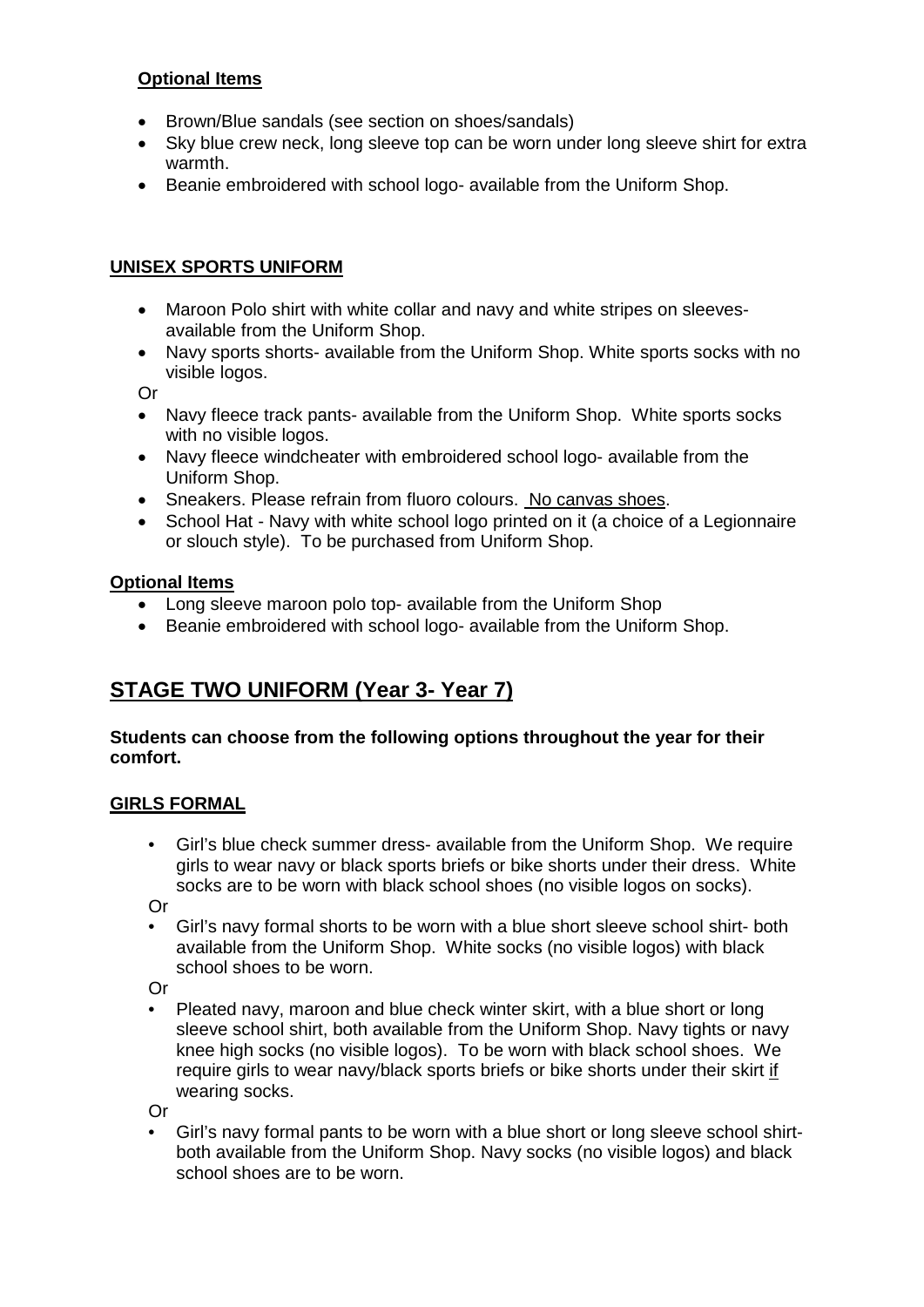- 'V' neck maroon jumper with school logo embroidered on it (must be worn for official school functions). To be purchased from Uniform Shop
- School Hat Navy with white school logo printed on it (a choice of a Legionnaire or slouch style). To be purchased from Uniform Shop.

# **Optional Items**

- Brown/Blue sandals (see section on shoes/sandals)
- Sky blue crew neck, long sleeve top to be worn under long sleeve shirt for extra warmth.
- Beanie embroidered with school logo- available from the Uniform Shop.

# **BOYS FORMAL**

• Boy's navy shorts and blue short sleeve school shirt- both available from the Uniform Shop. To be worn with navy socks (no visible logos) and black school shoes.

Or

- Boy's long navy trousers with blue short or long sleeve school shirt- both available from the Uniform Shop. To be worn with navy socks (no visible logos) and black school shoes.
- 'V' neck maroon jumper with school logo embroidered on it (must be worn for official school functions). To be purchased from Uniform Shop.
- School Hat Navy with white school logo printed on it (a choice of a Legionnaire or slouch style). To be purchased from Uniform Shop.

## **Optional Items**

- Brown/Blue sandals (see section on shoes/sandals)
- Sky blue crew neck, long sleeve top can be worn under long sleeve shirt for extra warmth.
- Beanie embroidered with school logo- available from the Uniform Shop.

#### **UNISEX SPORTS UNIFORM**

- Maroon Polo shirt with white collar and navy and white stripes on sleevesavailable from the Uniform Shop.
- Navy sports shorts- available from the Uniform Shop. White sports socks with no visible logos.

Or

- Navy fleece track pants- available from the Uniform Shop. White sports socks with no visible logos.
- Navy fleece windcheater with embroidered school logo- available from the Uniform Shop.
- Sneakers. Please refrain from fluoro colours. No canvas shoes.<br>• School Hat Navy with white school logo printed on it (a choice o
- School Hat Navy with white school logo printed on it (a choice of a Legionnaire or slouch style). To be purchased from Uniform Shop.

## **Optional Items**

- Long sleeve maroon polo top- available from the Uniform Shop
- Beanie embroidered with school logo- available from the Uniform Shop.